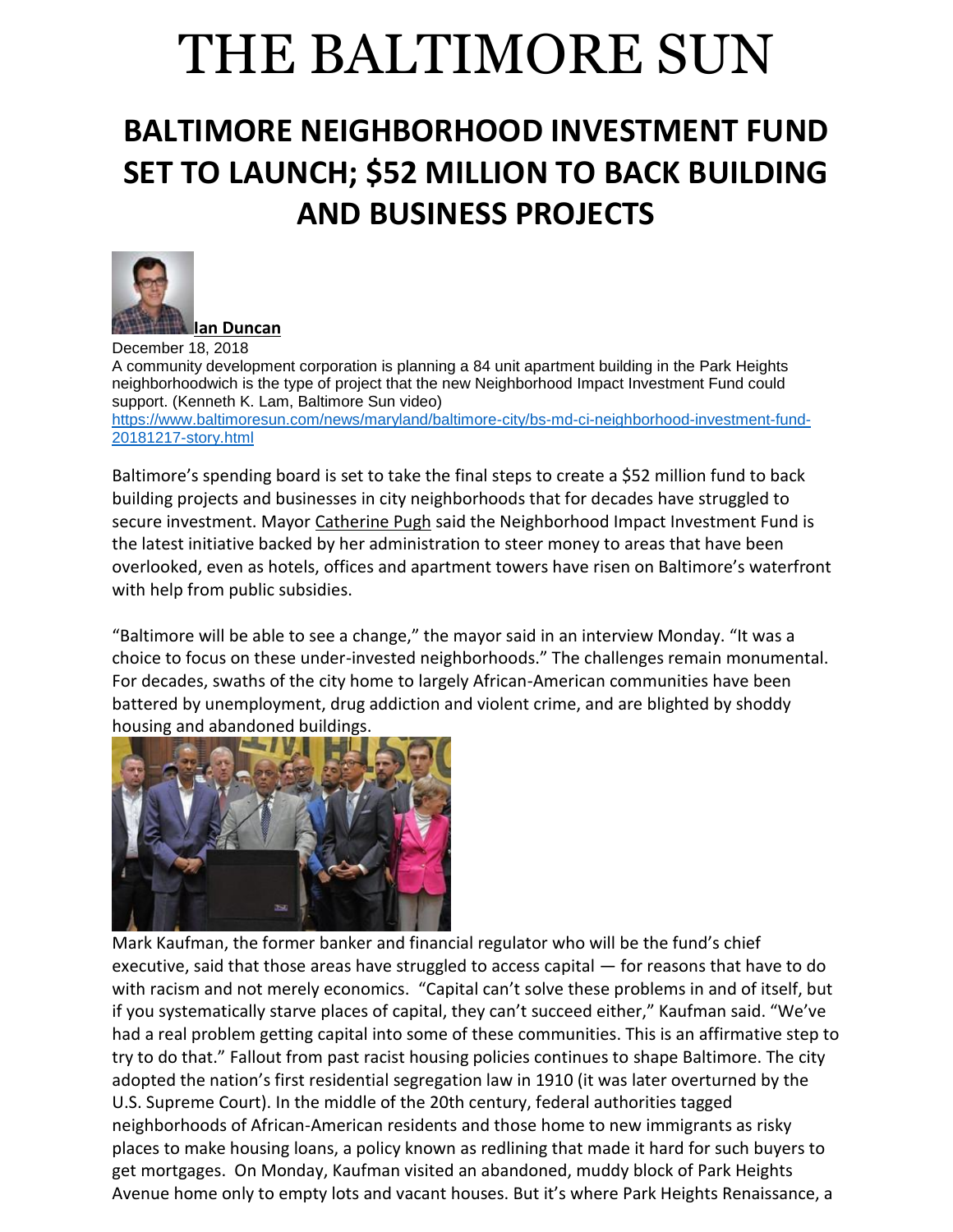community development group, plans to soon build an affordable 84-unit apartment block just the kind of project the impact fund could support.

Marcus Pollock, the director of Park Heights Renaissance, said officials ought to do everything they can to help struggling neighborhoods. "You can see the scope and scale of the disinvestment here," Pollock said. City officials see the impact fund as part of a growing number of pots of money and government programs designed to aid areas such as Park Heights.

Last week, Pugh signed legislation that would slightly raise taxes on real estate deals to generate revenue for the city's \$20 million-a-year [Affordable Housing Trust Fund.](https://www.baltimoresun.com/news/maryland/politics/bs-md-ci-council-housing-20181015-story.html) The mayor also cited ongoing support from Gov. Larry Hogan's [Project CORE](https://www.baltimoresun.com/news/maryland/baltimore-city/bs-md-ci-demolition-crime-20180327-story.html) program, which provides funding for the demolition and rebuilding of vacant blocks, and new federal tax breaks available to investors who support distressed areas called [opportunity zones.](https://www.baltimoresun.com/business/bs-bz-opportunity-zone-investment-20180921-story.html) Councilman John Bullock, the chairman of the Housing and Urban Affairs Committee, said he was hopeful that the city had reached a turning point. "Having resources being targeted at areas that haven't had it in the past is very much welcome," said Bullock, who sponsored the affordable housing trust fund legislation. "We're past the time for it happening." The Board of Estimates, which is controlled by Pugh, is expected to approve Wednesday a 30-year interest-free loan of \$52 million to the Neighborhood Impact Investment Fund. The money was raised by [leasing city-owned parking](https://www.baltimoresun.com/news/maryland/politics/bs-md-ci-neighborhood-impact-fund-20180501-story.html)  [garages](https://www.baltimoresun.com/news/maryland/politics/bs-md-ci-neighborhood-impact-fund-20180501-story.html) to the Maryland Economic Development Corp. Kaufman said he expects to start making loans in the first half of 2019. He expects the fund to initially back mostly real estate projects, making loans of between \$500,000 and \$2 million. It would also explore ways to support the growth of small businesses.



The fund, which is a private entity, will only be allowed to support projects in the two-thirds of city neighborhoods on the city's flanks that are home to large numbers of black residents and fall outside of the so-called "White L" that runs through Baltimore's core and along the waterfront. The city plans to further designate areas of particular focus within the targeted section.

Developers working in those areas struggle to get money from banks or other traditional lenders and are forced to cobble together complicated financing deals that blend government funds and private dollars. But Kaufman said lining up all those sources of funding at the moment a project is ready to go can be difficult and missing a deadline for one grant or government subsidy can knock a deal off track. The idea of the impact fund is that like a government, it can take risks on deals that banks won't -- but it can move more quickly than traditional government programs. "The goal is to fill gaps," Kaufman said.

At budget hearings this year, [City Council members said they were concerned](https://www.baltimoresun.com/news/maryland/politics/bs-md-ci-investment-fund-council-20180530-story.html) about how the fund would be held accountable and how its decisions would be made. Bullock said it would be important for the fund to be transparent. "You still have to have the community at the table and that they know what's happening," Bullock said. Kaufman will have help running the fund from New York investment firm Forsyth Street Advisors. He will be accountable to a 12-member board, whose initial members were approved by Pugh. The board members have expertise in finance and building projects and include three representatives from city government. The fund will be audited and produce annual reports.